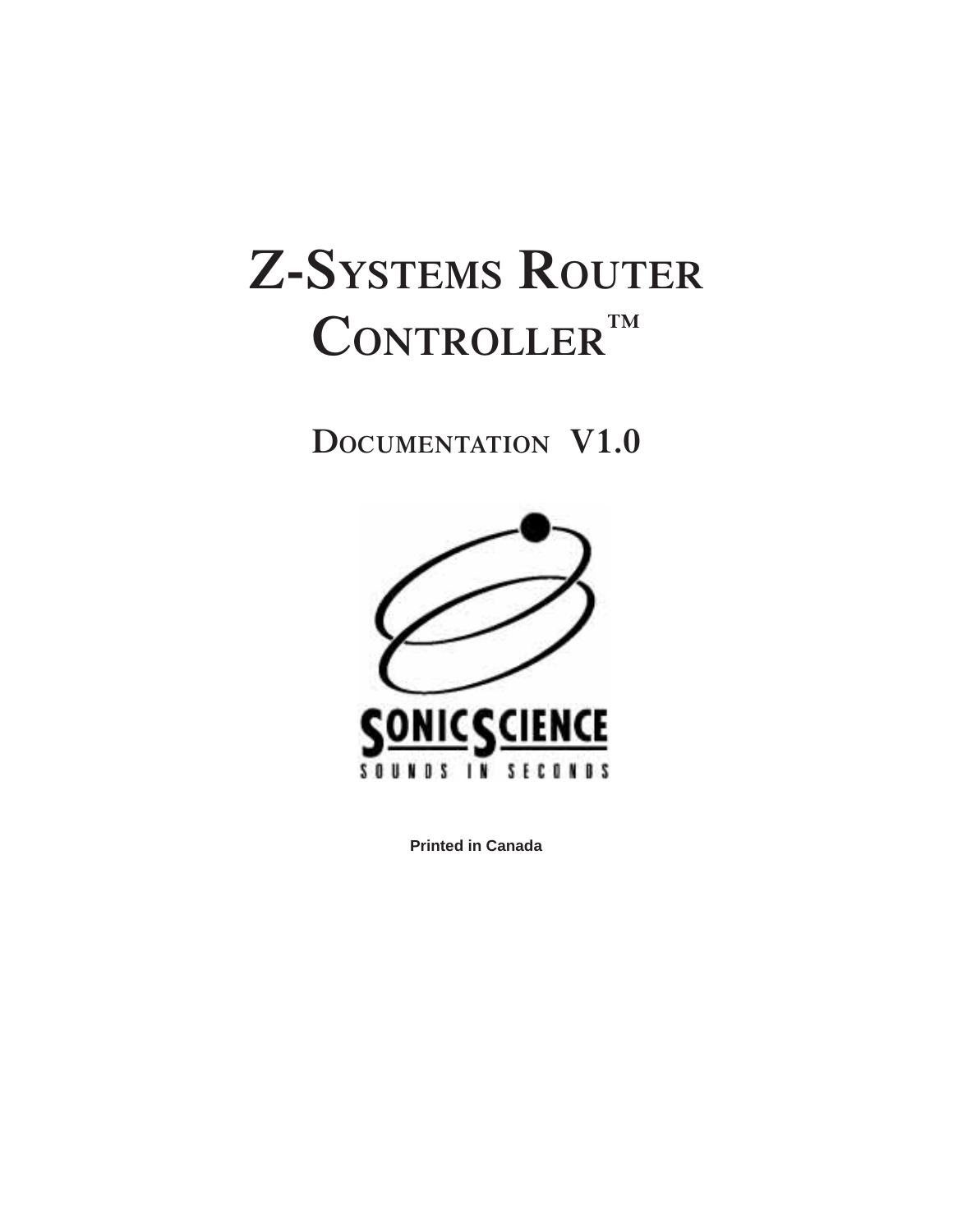© 1993-1998 Sonic Science®

All rights reserved.

The use and copying of the product described in this manual is subject to a licence agreement. Any other use is prohibited. No part of this publication may be reproduced, transmitted, transcribed, stored in a retrieval system or translated into any language in any form by any means without the prior written consent of Sonic Science. Information provided in this manual is subject to change without notice and does not represent a commitment on the part of the vendor.

Federal copyright law permits the purchaser to make a backup of this software for archival purposes only. Any other duplication of this software, including copies offered through sale, loan, rental or gift is a violation of law, and subject to both criminal and civil penalties. Sonic Science supports the software industry's effort to fight the illegal copying of personal computer software. Report copyright violations to: Software Publishers Association, 1101 Connecticut Avenue NW, Suite 901, Washington, DC, USA 20036.

#### **Sonic Science**

119 Spadina Ave., Suite 767 Toronto, Ontario, Canada M5V 2L1 Tel (416)-351-9100<br>Fax (416)-351-0100 Fax (416)-351-0100<br>WWW http://www.sonic http://www.sonicscience.com/ Internet info@sonicscience.com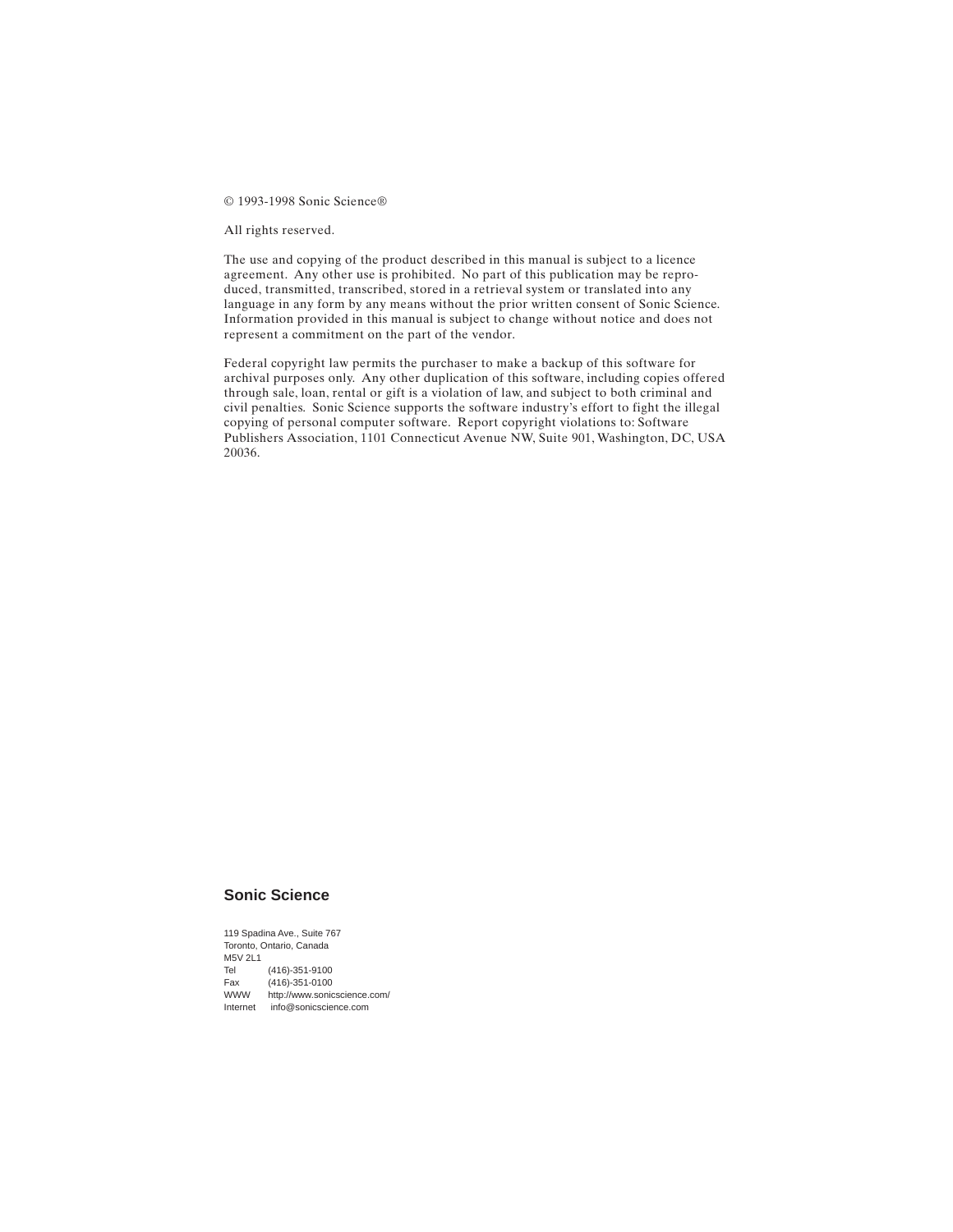# **CHAPTER 1: BEFORE YOU BEGIN**

The Z-Systems Router Controller<br>
contains the information you wil<br>
need to set up your router and<br>
begin using it immediately. Although the contains the information you will begin using it immediately. Although the manual assumes that you have no knowledge of how to use our software, it does assume a working knowledge of the Macintosh computer.

# **REGISTER YOUR COPY OF THE Z-SYS ROUTER CONTROLLER**

Before you begin, locate your Product Registration Card. It will most likely be inside the same envelope as your installation disks. Fill out the requested information and mail or fax the card now before it has a chance to be misplaced or forgotten.

# **ABOUT THIS MANUAL**

The goal of this manual is to provide you with a painless path to utilising the Z-Systems Router Controller. The manual combines complete information on the software with descriptive 'how-to' sections.

#### **Chapter 1: Before You Begin**

This is the section you are reading now. It contains general information about getting started with the Z-Systems Router Controller.

#### **Chapter 2: Getting Started**

The Getting Started section is concerned with installing, setting up and configuring the Z-Systems Router Controller.

### **Chapter 3: Using the Router Controller**

This chapter explains the general operation of the Router Controller in a single user configuration.

## **Chapter 4: The multi-user version**

This chapter shows you how to set up and use the Z-Systems Router Controller over a network.

# **COMMAND SHORT-CUTS USED IN THIS MANUAL**

### **Menu commands**

Menu commands are referred to by the name of the command followed by the name of the Menu. For example, 'select New from under the File menu'. What this means is click with the mouse on the menu item File and drag down until New is hilighted. Release the mouse button.

#### **Keyboard commands**

Keyboard commands are issued by typing a modifier key and then some letter. The modifier key usually used is the command key. The command key is the one with the apple and four leaf clover-like shape. If we want you to type 'command f' for example, we will refer to it in the manual as <cmd f>. Typing enter will be referred to as <enter>, and typing the return key will be written <ret>. The tab key will be written as <tab>, the space bar will be written <space> and the option key will be written <opt>.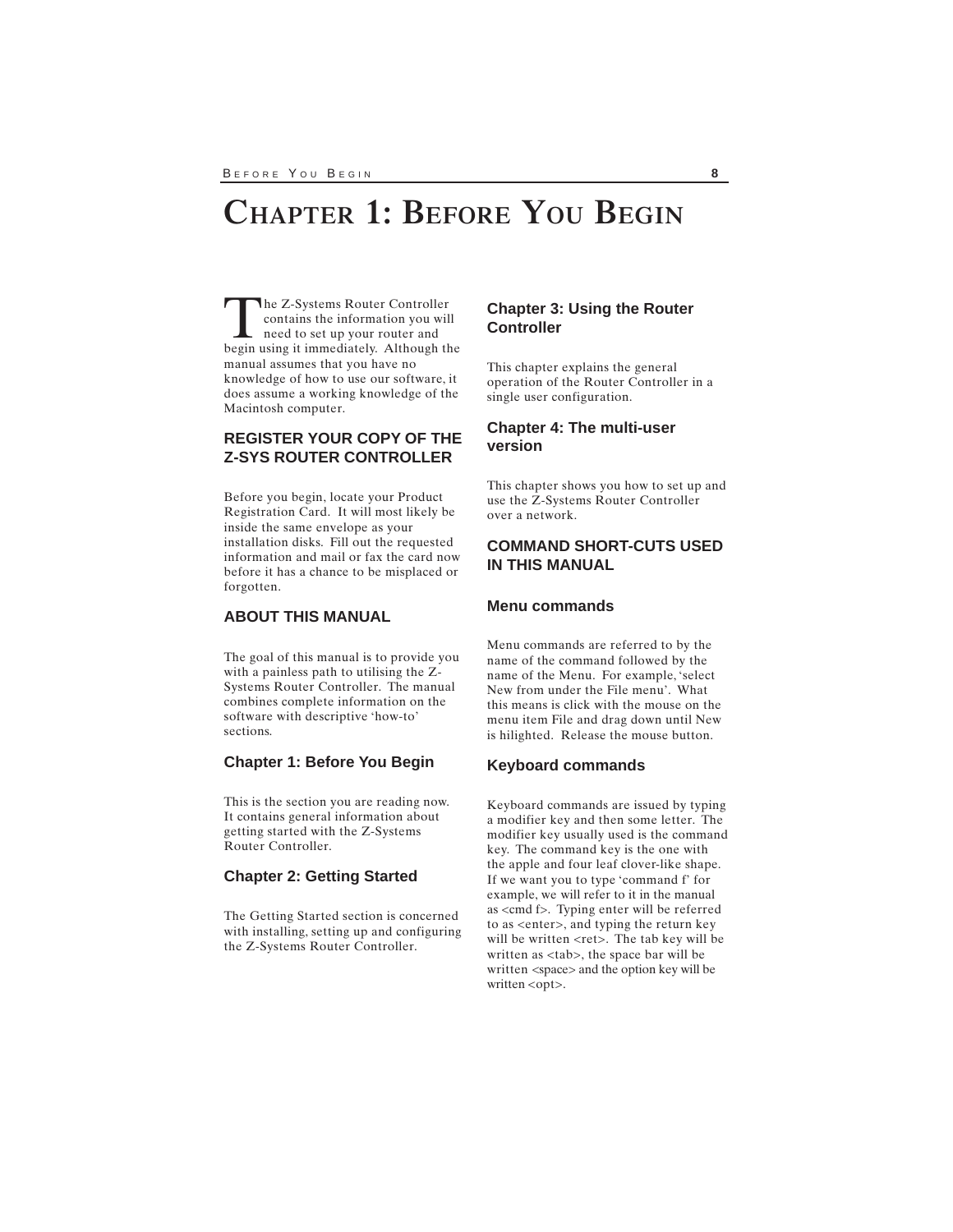# **COMPUTER REQUIREMENTS**

The Z-Systems Router Controller will run on any color Macintosh with at least eight meg of RAM. You can use system 6.x or higher. If you require more than the two built-in serial ports on the Mac, you can obtain a serial port expander. The serial port expander will give you four additional serial ports at a time.

# **THE Z-SYSTEMS ROUTER CONTROLLER SOFTWARE PACKAGE**

THE Z-Systems Router Controller is distributed on a single diskette. That takes care of the preliminaries. The next chapter contains everything you need to know to install your software and get it running quickly.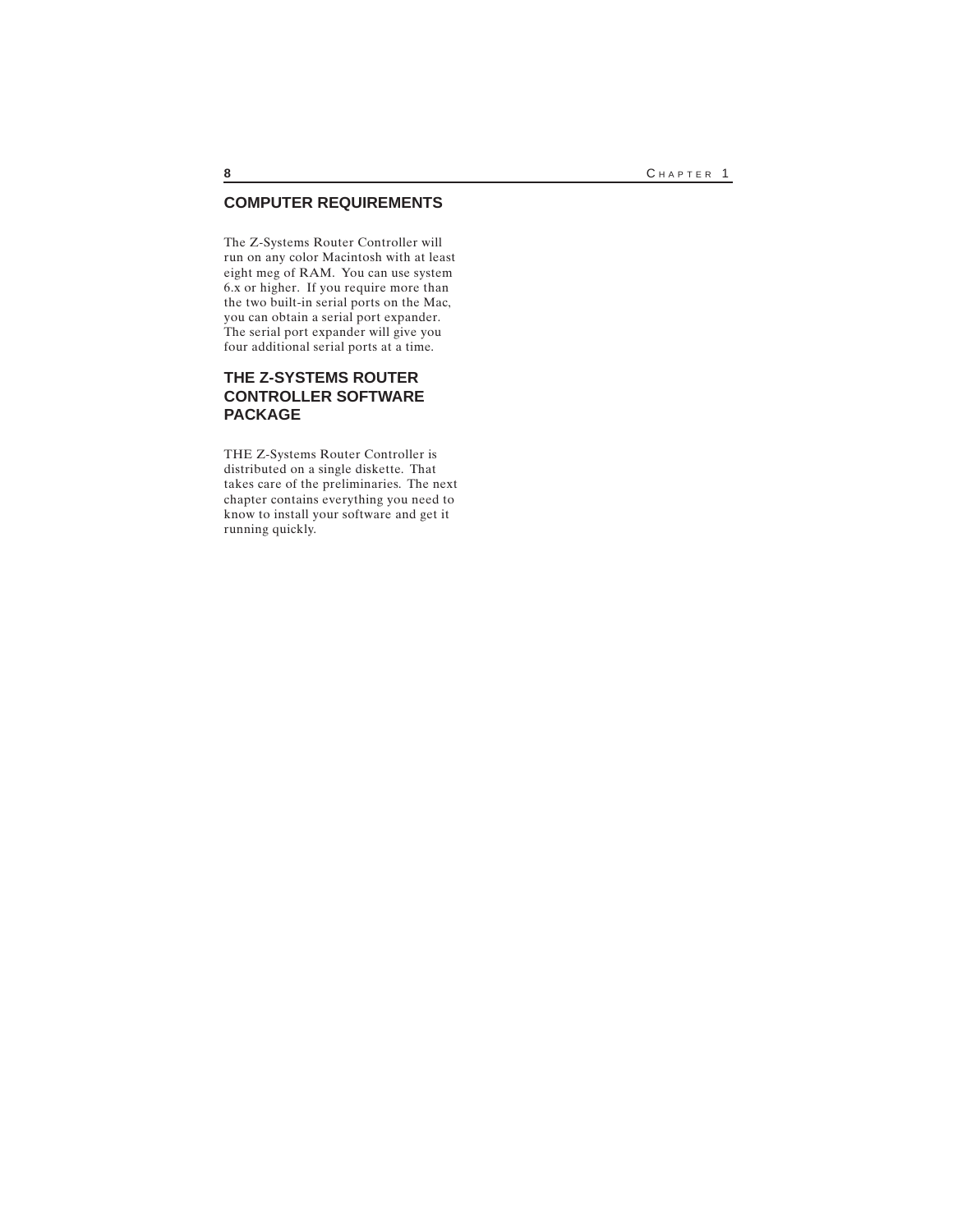# **CHAPTER 2: GETTING STARTED**

This part of the manual describes<br>the process of installing the Z-<br>Systems Router Controller to your<br>hard drive. the process of installing the Zhard drive.

### **INSTALLATION**

# **Installing the router controller software**

The Z-Systems Router Controller software is distrubuted on a single floppy disk. If you have purchased the standalone version of the Router Controller there will be a file called Router Controller on your floppy. If you have purchased a multi-user version there will be a file called Router Controller Server and a file called Router Controller Client. Installation is simply accomplished by dragging the appropriate application from the floppy to your hard drive.

#### **To install the stand-alone version:**

1) Drag the file called Router Controller 1.1 from the floppy over to the desired location on your hard drive.

#### **To install the multi-user version:**

1) Drag the file called Router Controller 1.1 (xx-User), (where xx represents the number of users you have purchased) over the the hard drive of the computer you intend to use as the router's server.

2) Drag the file called RouterController 1.1 (CLIENT) to the hard drive of each computer you have designated as a workstation.

# **Configuring the software for your router**

Configuring the Router Controller software for your router is done by selecting Edit Router Parameters from the Router menu and then setting the appropriate parameters.

#### **To configure the Router Controller software for your router for the first time:**

1) Select New Patch from the file menu. The New Patch window appears.



2) Select the model of router you have from the Model pop-up.

3) Select the Port it is attached to from the Port pop-up.

4) Click on OK. A patch panel will appear (patches are discussed in the next chapter).

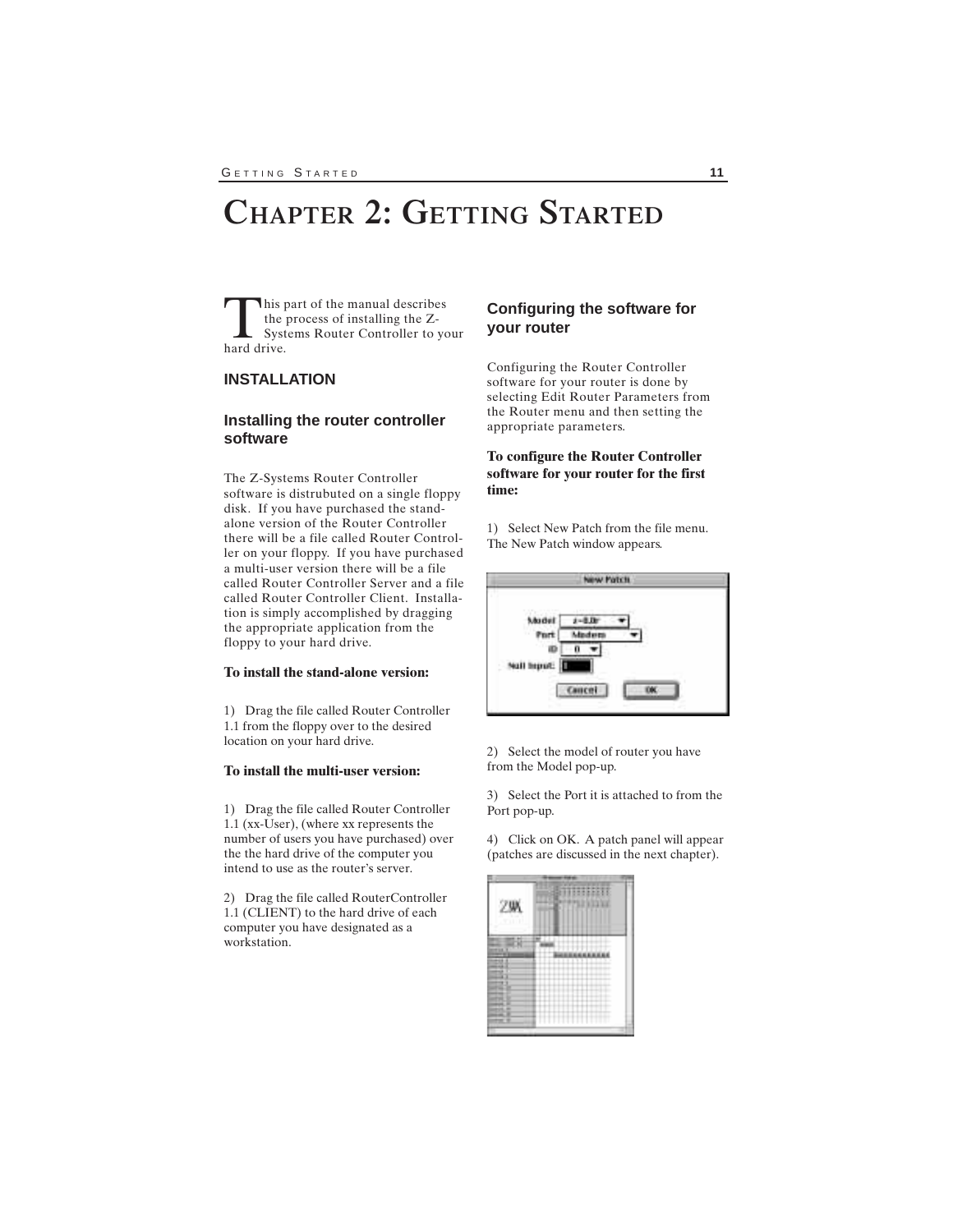#### **To change the configuration of the Router Controller software for your router (i.e. if a new patch has already been created):**

1) Select Edit Router Parameters from the Router menu.

2) Select the port (i.e., printer, modem, Ethernet etc.) from the port pop-up.

| ш | <b>STEP</b><br>£<br>٤ |
|---|-----------------------|
|   |                       |

3) Click on OK.

# **Network configuration with a dedicated Audio Server**

To run the Router Controller as a networked application you will need to have a LocalTalk or EtherTalk network in place. The set-up of a local area network is beyond the scope of this manual. Assuming that you have properly configured your LAN, the set-up of the Router Controller to run on this network is fairly simple. Chapter 4 of this manual, The Multi-User Version, will go into detail on this subject.

At this time we would like to state the following caveat concerning the Macintosh printer port and AppleTalk: if you are not hooked up to a network, you should turn AppleTalk off. If AppleTalk is turned on, communication will be disrupted between Sonic Search and the router if you are using the Macintosh printer port. This only applies if you are using LocalTalk as opposed to EtherTalk. Some software will spontaneously turn

AppleTalk back on despite the fact that you diligently turned it off! We know that sounds confusing, but unfortunately it is reality.

If you are not using ethernet and are using the printer port, Apple has a system extension you must use to alleviate the above problems. It is called Remote Only, and we include a copy of it on the Sonic Search CD. Install it by placing it in the extensions folder in your system folder, and then using the Apple Talk control panel select it as your network driver.

To recap the preceding information in point form:

#### **If you are not using a network with your computers:**

• Turn AppleTalk off.

• Don't use the printer port for your CD router if possible. In other words, use the modem port.

#### **If you are using LocalTalk:**

• You must use the modem port for your router .

#### **If you are using EtherTalk:**

• Consider yourself lucky, and use whatever Macintosh serial port is convenient.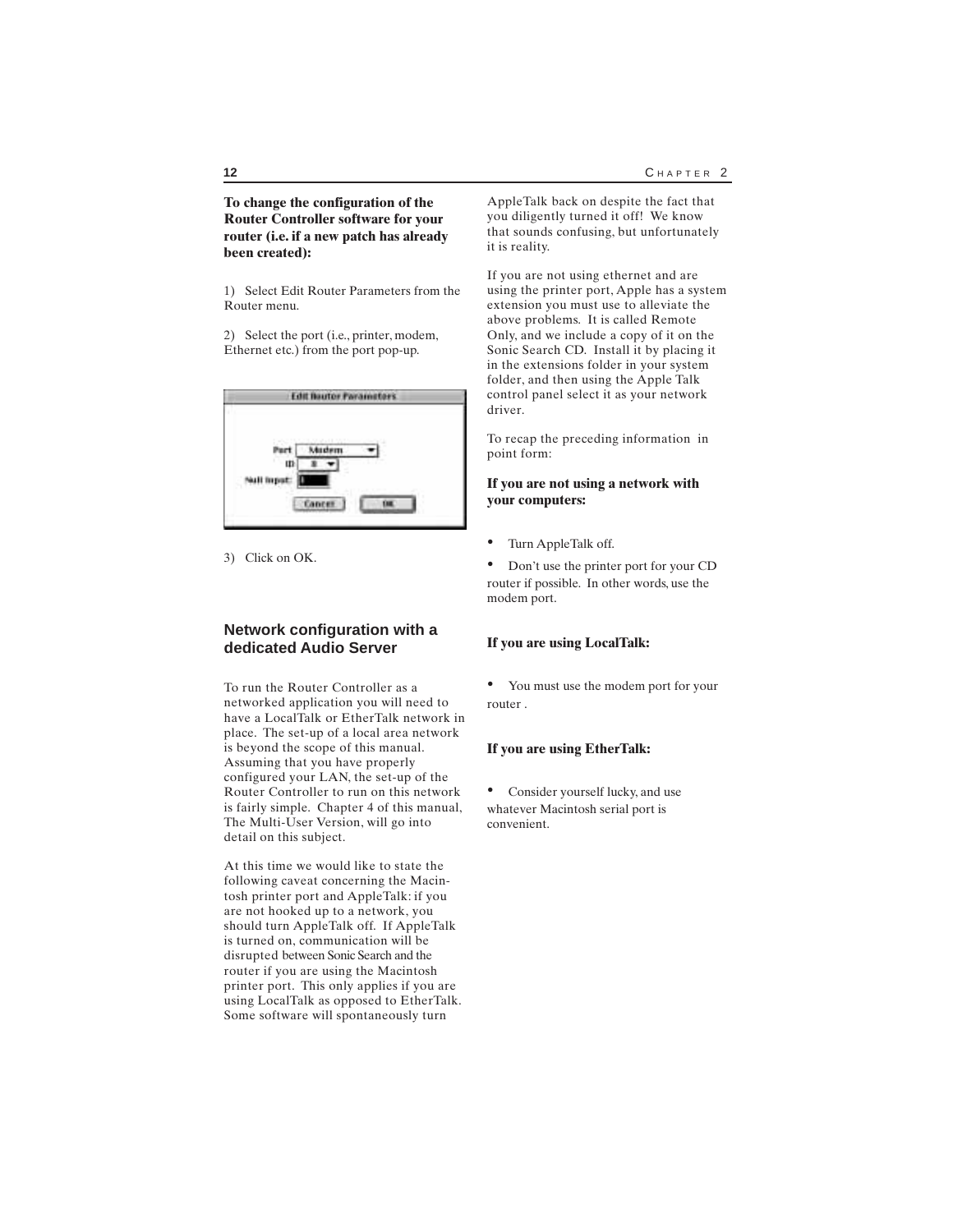# **CHAPTER 3: USING THE ROUTER CONTROLLER**

This chapter explains the operation<br>of the stand-alone version of the<br>Router Controller software. The<br>multi-user version is explained in the of the stand-alone version of the Router Controller software. The multi-user version is explained in the following chapter.

# **THE BASIC IDEA**

The Router Controller software gives you a graphical overview of what is happening inside the router hardware. The first thing you nave to do is to create a new patch. This is done by selecting the new patch command from the file menu. When the patch window appears it will look like a grid of squares with sources (devices which create audio) down the left side and destinations (devices which receive the audio) running across the top. You double click at the intersection of a source and a destination and a grey square appears. This grey square represents a connection that you want to send to the router. After you create all



the connections you want, you then send them to the router. If they have been

|                                                                                                                                 | <b>Frimary Folicis</b>                                                               |   |
|---------------------------------------------------------------------------------------------------------------------------------|--------------------------------------------------------------------------------------|---|
| ZW.                                                                                                                             | Ë<br>朧<br>钼<br>121201<br>I<br>t<br>gith<br>42728<br>al al al<br>110<br>š<br>$1134 +$ | ۰ |
| Per 139<br>www. Client was<br>HARVE 3<br>. .<br><b>DESCRIPTION</b><br><b>JOURNAL TO</b><br><b><i>EDUCE</i></b><br><b>DESTRE</b> | <b>Republika Administrativ</b>                                                       |   |
| <b>BIFATOS TE</b><br>11                                                                                                         |                                                                                      |   |
| 10.54<br>0020104<br>100,000<br><b>IRSESE</b>                                                                                    | т<br>I<br>È                                                                          |   |
| <b>BOLIVIER</b><br>37                                                                                                           |                                                                                      | w |

sent successfully, a round bullet point appears at each desired connection.

#### **To create a new patch:**

1) Select New Patch from the file menu. The New Patch window appears.

2) Select the model of router you have



from the Model pop-up.

3) Select the Port it is attached to from the Port pop-up.

4) Click on OK.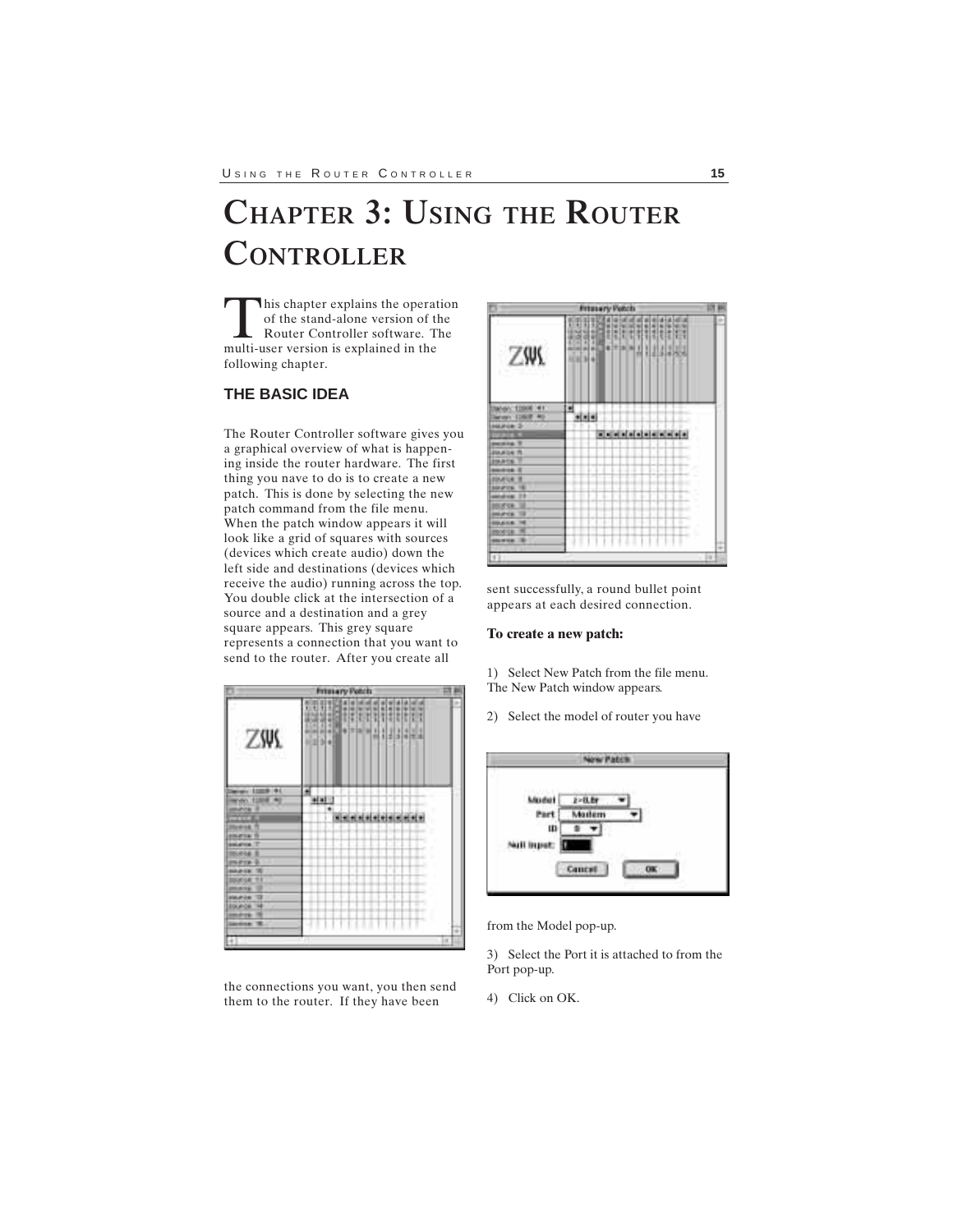#### **To Save a Patch and name it:**

1) Select Save Patch as... from the File menu. If the patch has not been previously saved, you will be prompted to give it a name. If the file has been previously saved you will be again prompted to give it a name

2) Click on OK.

#### **To Save a Patch:**

1) Select Save Patch from the file menu. The file will be immediatelly saved.

#### **To Open an existing Patch:**

1) Select Open Patch from the File menu.

2) Locate the desired Patch using the standard Macintosh browser.

3) Click on OK.

#### **To request a connection:**

1) Locate the desired sound-source from the column on the left side of the patch window.

2) Locate the cell at the intersection of that row and the column underneath the desired sound destination along the top of the patch window.

3) Double click in that cell or type <cmd m>. Your desired connection is indicated by a grey cell in the cell you double clicked on.

4) Repeat the above process until all the connections you want to request have been selected.

#### **To send the requested connections to the router:**

1) Select Send to Router from the Router menu. The grey boxes will now have bullet characters superimposed on them.

#### **To get connections from the router with or without synchronization:**

1) Select Get Connections from the Router from the Router menu or Get Connections and Synchronize. The black bullets will change to reflect the internal state of connections in the router. If you selected the synchronize option, the grey boxes will also change.

#### **To Edit the name of a Source or Destination:**

1) Either double click on the name of the source, or select it by clicking on it and choose Edit Source Name or Edit Destination name from the Router menu.

2) Enter the name in the hi-lited field.

3) Click on OK.

#### **To Clear all Source or Destination names:**

1) Select Clear all Source Names or select Clear all Destination names from the Router menu. All the Source or Destination names will be cleared.

#### **To Clear a connection:**

1) Select the connection you wish to clear.

2) Select Clear Connection from the Router menu.or type <cmd ,>. The connection is now set to null input.

#### **To Clear all Connections:**

1) Select Clear all connections form the Router menu or type <cmd b>. All connections are now set to null input.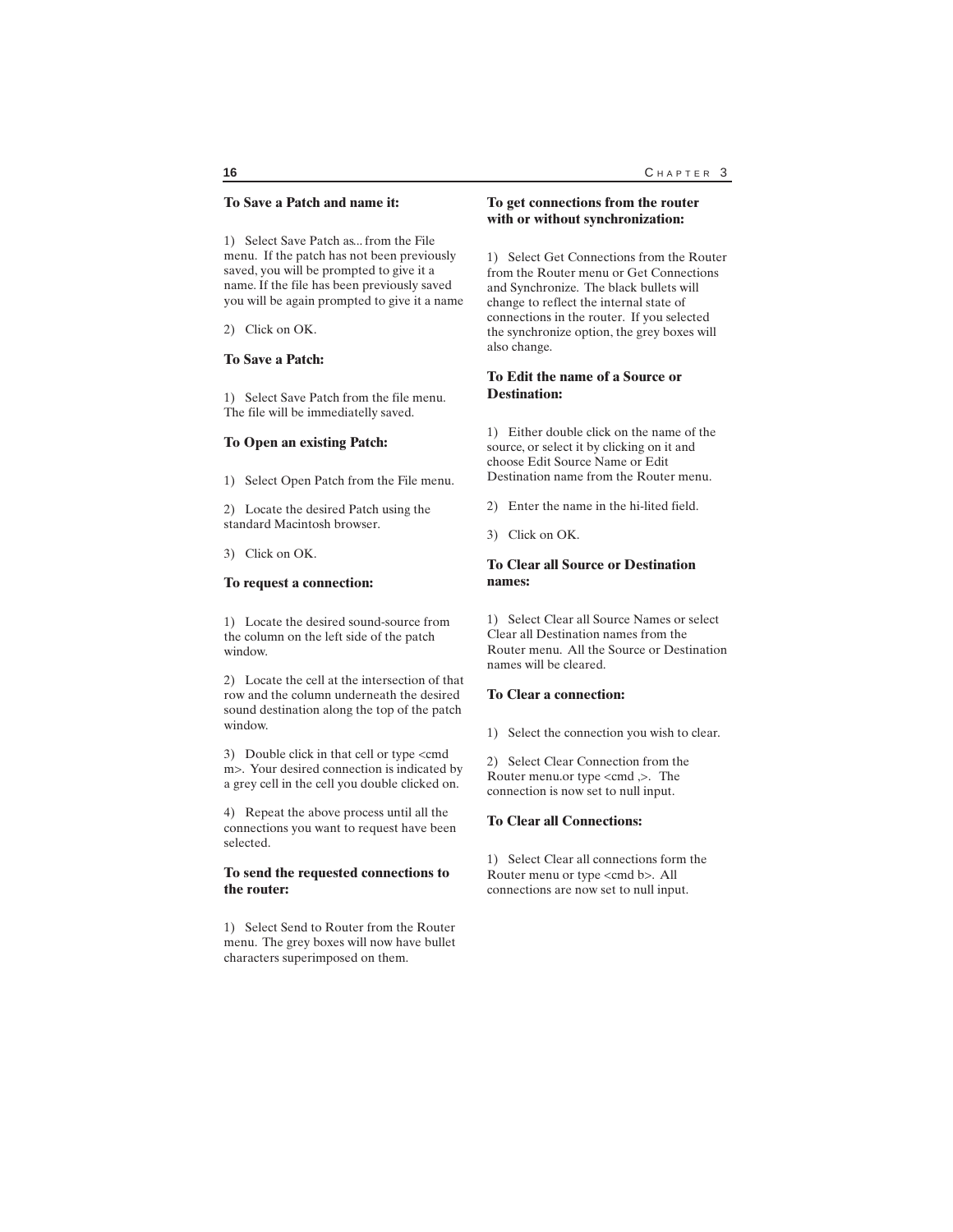# **CHAPTER 4: USING THE MULTI-USER VERSION**

Using the multi-user version of the Z-Systems Router Controller is not difficult. This chapter assumes that you have installed your workstations and server applications

# **OVERVIEW OF MULTI-USER CONTROL OF THE ROUTER**

Multi-user control of the router provides you with the convenience of being able to access the patching functions of your router from several rooms. Many clients can be online and can view the connections happening at the server.

### **Terminology**

There are two terms that are used constantly when multi-user applications are being discussed. The first term is 'Server' and the second is 'Client'. A server is a centrally located special version of the Router Controller that is installed on the computer that the routers are connected to. The server receives messages from the client applications and deals with them appropriately. That is, it makes the appropriate connections to the router as requested by the client applications. You can set up an unlimited number of Client workstations, but the server has a user count that determines the number of Clients that can effect changes to the state of the router.

#### **Limits**

Multiple servers are not supported, therefore clients can only talk to one server.

The number of clients able to make changes to connections is limited only by the user count of the server application. Thus, if the server is a 5 user version, then the first 5 clients logged in can make connections. If one of those clients logs off then a slot becomes available for the next client in line to make connections.

#### **Multiple Zone Networks**

If your network consists of multiple zones, then you will need to install the "Multiple Zones" enabler file. This enabler file must be copied to the same location where the Router Controller application is located.

#### **Owner Name**

Each computer must have an Owner Name. Use a name that will clearly identify the server and workstations. This name is displayed in status screens and will help to diagnose any communication problems.

#### **To set an Owner␣ Name for a computer:**

1) Select the sharing setup control panel.

2) Enter a name in the Network Identity box.

3) Close the sharing setup control panel.

Sharing does not need to be enabled for the workstations.